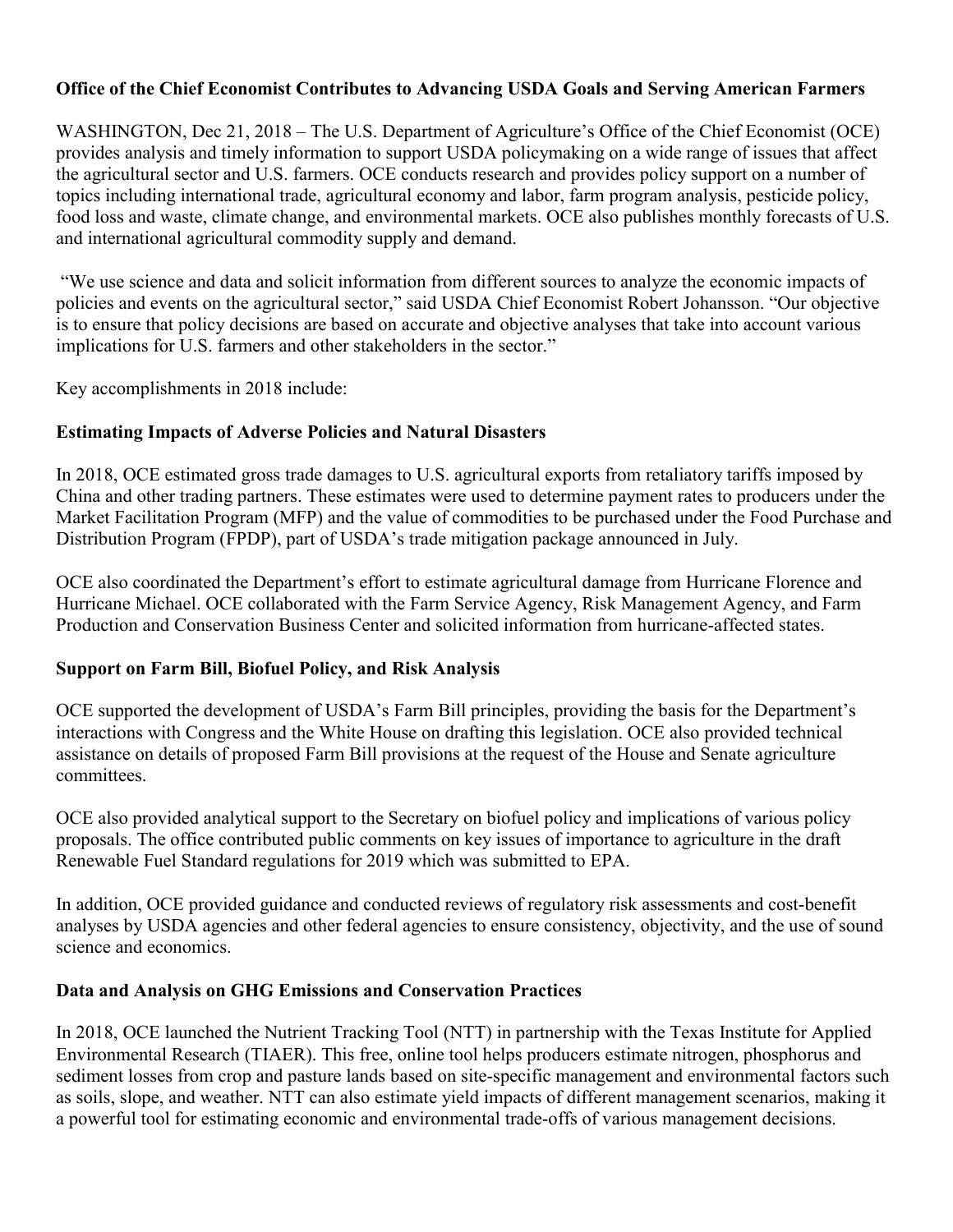In November 2018, OCE released the first consolidated dataset on ten years' worth of farmer conservation practices that reduce greenhouse gas (GHG) emissions. *Agricultural Conservation on Working Lands: Trends from 2004 to Present* track farm adoption of practices including precision agriculture technologies, nitrogen management, no-till and mulch-till, and cover crop adoption—all of which reduce GHG emissions and/or store carbon in the soil. This report may help public and private sector organizations develop more effective strategies to increase future adoption of these conservation practices.

OCE also released a report that presented a life [cycle analysis](https://www.usda.gov/oce/climate_change/mitigation_technologies/LCA_of_Corn_Ethanol_2018_Report.pdf) (LCA) of the greenhouse gas (GHG) emissions from corn-based ethanol. The analysis indicates the current GHG profile of U.S. corn ethanol is, on average, 39 percent lower than gasoline. The findings may help position U.S. corn ethanol to compete in emerging international markets for renewable energy.

OCE staff conducted analysis in support of EPA's decision to designate biodiesel made from sorghum oil that is extracted from sorghum ethanol distiller's grains with solubles (DGS) as an advanced biofuel under the Clean Air Act's Renewable Fuel Standard (RFS) program.

## **Office of Pest Management Policy Joins OCE**

As part of the Secretary's reorganization initiative, the Office of Pest Management Policy (OPMP) was realigned with the Office of the Chief Economist. OPMP is responsible for the development and coordination of USDA's policy on pest management and pesticides. It coordinates USDA activities and services, such as research, extension, education, and interagency efforts. OPMP also consults with agricultural producers that may be affected by USDA-related pest management or pesticide-related activities or actions. In 2018, OPMP reviewed over 100 EPA pesticide registration review actions to ensure that EPA accurately characterized the risks and benefits associated with pesticide registrations used in U.S. agriculture. Across these efforts, major achievements included reductions in the number of mitigations that would affect growers, extensive data collection to inform EPA assessments, and clarifications on application allowances that would severely limit the use of certain pesticides.

## **Convening Agricultural Decisionmakers**

In 2018, OCE organized the 94<sup>th</sup> Agricultural Outlook Forum, USDA's largest annual meeting. The 2018 forum attracted more than 1,600 attendees, including producers, policymakers, government officials, and both foreign and domestic non-governmental organizations. The forum featured a plenary panel discussion, agriculturerelated exhibits and 30 sessions, on topics such as e-connectivity, emerging issues in food safety, China's evolving markets and policies, and animal disease outbreak and preparedness. OCE will hold the 95th Agricultural Outlook Forum on February 21-22, 2019, themed [Growing Locally, Selling Globally.](https://www.usda.gov/oce/forum/index.htm)

### **Short Term Forecasts on Commodity Markets and Long Term Agricultural Projections**

OCE's World Agricultural Outlook Board (WAOB) coordinates the monthly World Agricultural Supply and Demand Estimates (WASDE) report as well as long-term agricultural projections. The WASDE report provides monthly forecasts for U.S. and world wheat, rice, coarse grains, oilseeds, and cotton. The report also covers U.S. production of sugar, meat, poultry, eggs, and milk. The WAOB convenes the Interagency Commodity Estimates Committees (ICECs). These committees include analysts from key USDA agencies, who compile and interpret information from USDA and other domestic and foreign sources to produce the report.

In 2018 OCE also released USDA Agricultural Projections to 2027, which identifies major forces and uncertainties affecting the future of agricultural markets; prospects for long-term global economic growth, agricultural production, consumption, and trade; and U.S. exports of major farm commodities and future price movements.